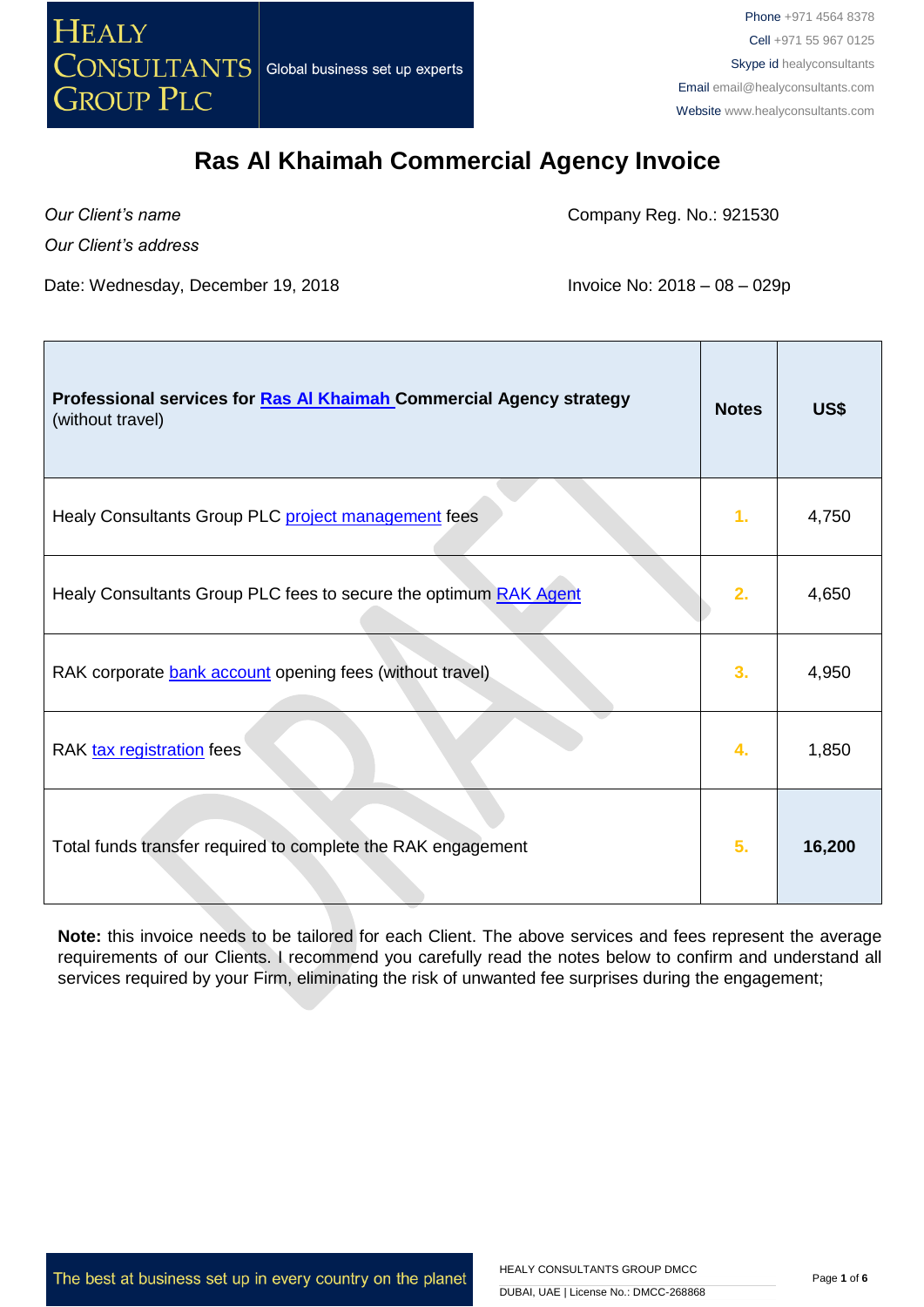

### *Notes to invoice above*

**1.** This cost includes Healy Consultants Group PLC fees to thoroughly research and plan RAK business [registration](https://www.healyconsultants.com/middle-east-incorporation/uae-emirates-comparisons/) (click link) for our Client including **i)** payment of retainer fees to multiple lawyers, accountants and other consulting firms; **ii)** preparing a detailed [project plan w](http://www.healyconsultants.com/index-important-links/example-project-plan/)ith timelines; **iii)** time taken to determine the optimum RAK corporate [structure,](https://www.healyconsultants.com/middle-east-incorporation/uae-emirates-comparisons/) including preparation of a detailed comparison table of entities; **iv)** ascertain the specific accounting, tax, legal and compliance considerations; **v)** finding solutions to [challenges that occur](http://www.healyconsultants.com/engagement-project-management/) throughout the engagement;

This cost also includes Healy Consultants Group PLC's fees to efficiently and effectively project manage and timely complete our Client's engagement including **i)** collating and supervising the legalization and attestation of all documents; **ii)** weekly detailed engagement status updates to our Client; **iii)** weekly Thursday conference call;

Healy Consultants Group PLC project management fees also include the time taken to devise the strategies as to how to **i)** minimise the engagement period; **ii)** complete the engagement without our Client travelling; **iii)** avoid the need for a specific regulatory license; **iv)** open a UAE [corporate bank](https://www.healyconsultants.com/middle-east-incorporation/banking-options/) account and **v)** secure a virtual [office address](http://www.healyconsultants.com/corporate-advisory-services/virtual-office/) with minimum cost;

Healy Consultants Group PLC will liaise with multiple independent lawyers and accounting firms to ensure that **i)** your Firm complies with RAK commercial regulations; **ii)** your Firm's interests are well protected; and **iii)** your Firm enjoys all possible tax benefits;

All [engagement fees](http://www.healyconsultants.com/company-registration-fees/) (click link) are agreed and paid up front and agree to the fees published on our country web pages. Consequently, there are no hidden fees, surprises or ambushes throughout the engagement. All engagement deadlines are agreed up front in the form of a [detailed project plan,](http://www.healyconsultants.com/index-important-links/example-project-plan/) mapping out [deliverables](http://www.healyconsultants.com/deliverables-to-our-clients/) by week throughout the engagement term;



Every week during the engagement, Healy Consultants Group PLC will email our Client a [detailed status](http://www.healyconsultants.com/index-important-links/weekly-engagement-status-email/)  [update.](http://www.healyconsultants.com/index-important-links/weekly-engagement-status-email/) Our Client is immediately informed of engagement problems together with solutions. Your dedicated engagement manager is reachable by phone, Skype, live chat and email and will communicate in your preferred language;

**2.** This fee includes the time taken to **i)** find the optimum Agent with the correct license; **ii)** negotiate the best contract terms on behalf of our Client; **iii)** complete our detailed due diligence of the RAK Agent and supply our Client with the documents. This fee excludes the annual fees paid to the RAK Agent which will approximate US\$60,000 annually;

As always, Healy Consultants Group PLC will negotiate with all third parties to eliminate or reduce engagement costs. For transparency purposes, all third-party fee payments will be supported by original receipts and invoices. Examples of possible third-party payments include **i)** embassy fees; **ii)** notary public costs; **iii)** official translator fees;

Healy Consultants Group PLC will draft a RAK Commercial Agency Agreement for our Client. We will engage our RAK lawyers or review and approve the same, protecting our Clients' interests and ensuring compliance with RAK's local law. All third-party fee payments will be supported by original receipts and invoices;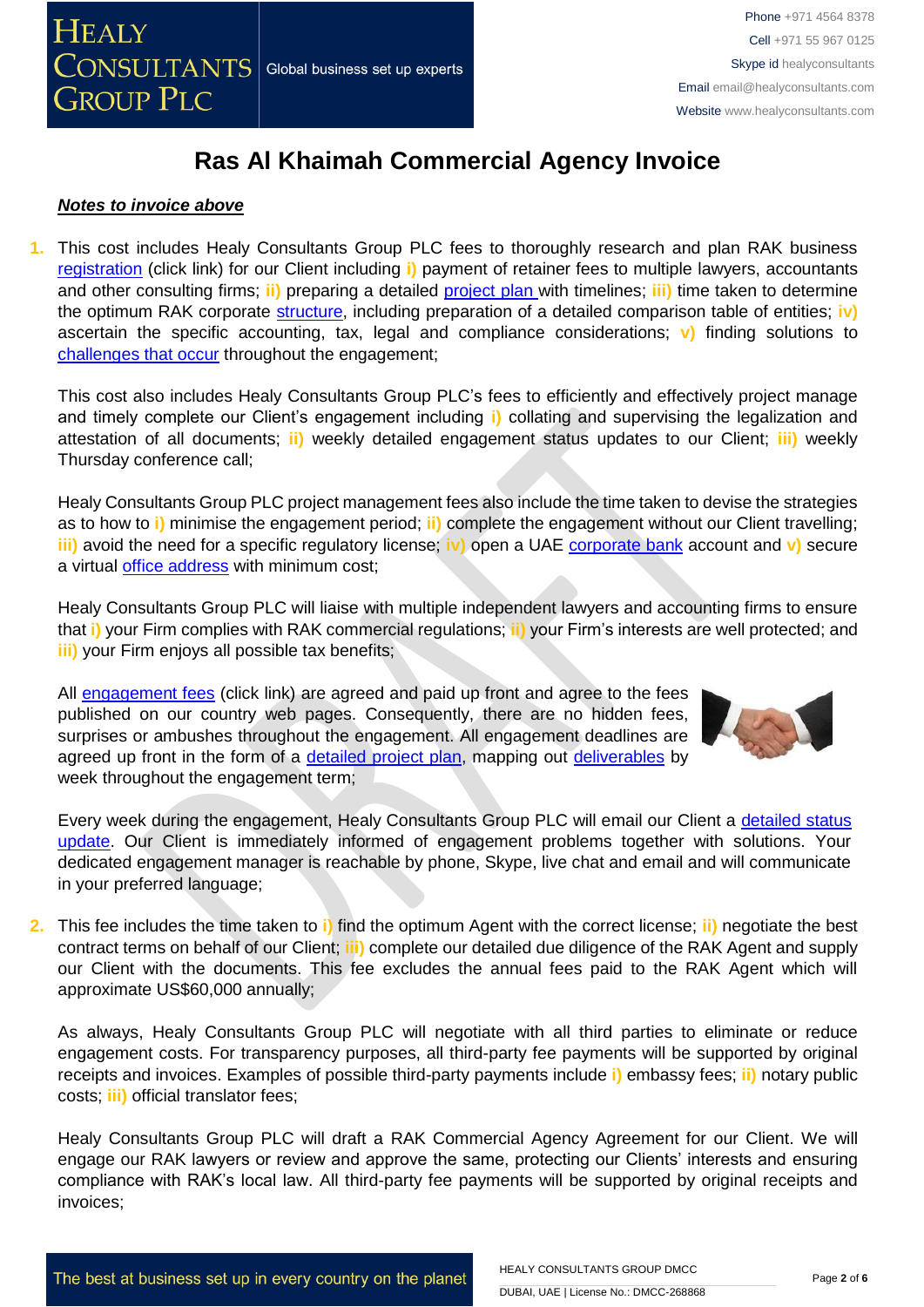**3.** Healy Consultants Group PLC will be pleased to open a UAE corporate bank account. It is a time-consuming task, and Healy Consultants Group PLC will shelter our Client from the associated administrative challenges. As you can appreciate, it is a difficult task to obtain bank account approval through a newly formed company when shareholders, directors and bank signatories reside overseas;

Healy Consultants Group PLC will choose banks that have **i)** good e-banking platforms; **ii)** issue cheque books to pay local expenses; **iii)** if possibe, do not rely on intermediate banks to handle their incoming and outgoing funds transfers; **iv)** issue corporate visa debit cards; and **v)** supply quality email and telephone customer service; The bank signatory to the bank account can be a foreigner and non-resident in UAE. That said, usually cheque books and debit cards are issued to those companies with a resident bank signatory;

Healy Consultants Group PLC will prepare a business plan for the bank to optimize the probability of corporate bank account approval. Depending on our Client's business and nationality, there is a 40% probability the banks will request a bank signatory to travel for a one-hour bank interview. Healy Consultants Group PLC will try its best to negotiate with the bank for a travel exemption. If our Client must travel to UAE for corporate bank account opening, Healy Consultants Group PLC will refund our Client US\$950;

If our Client is not comfortable with only a USE corporate bank account, Healy Consultants Group PLC will be pleased to open [an international corporate bank account](http://www.healyconsultants.com/international-banking/) (click link) outside of Dubai. Examples include New York, Germany, Liechtenstein, Austria, Bulgaria, South Africa, Australia, London or South America. All banks will be top tier banks in these countries with excellent internet banking services. Example of our global banking partners include HSBC, Standard Chartered Bank, Citibank, Barclays, Standard bank, ANZ bank, VTB bank, UBS, Credit Suisse;

There is a 25% probability the bank officer will request **i)** a set of corporate documents to be certified by a local Public Notary or legalized by the Ministry of Industry and Trade and **ii)** a set of personal documents from each individual director, shareholder and bank signatory to be certified, apostilled or attested in the nearest country embassy and translated to Arabic. Following appropriate attestation of signatures, bank due diligence and corporate bank account opening forms, our Client couriers signed corporate bank account opening set required by the bank to our preferred address;







The banks enjoy ultimate power of approval of corporate bank account applications. Consequently, guaranteed success is outside of Healy Consultants Group PLC's control. What is inside our control is the preparation and submission of a high-quality bank application that maximizes the likelihood of approval. To date, we enjoy a 100% approval record because of [our global banking relationships](http://www.healyconsultants.com/international-banking/corporate-accounts/) and determination.

Global banks continue to tighten corporate bank account opening procedures, their internal compliance departments completing more thorough due diligence of Clients. Consequently, our Clients should expect the bank account approval period to take up to 4 weeks. Furthermore, global banks now require evidence of proof of business in the country where the corporate bank account will be, including sales contracts or lease agreement

The best at business set up in every country on the planet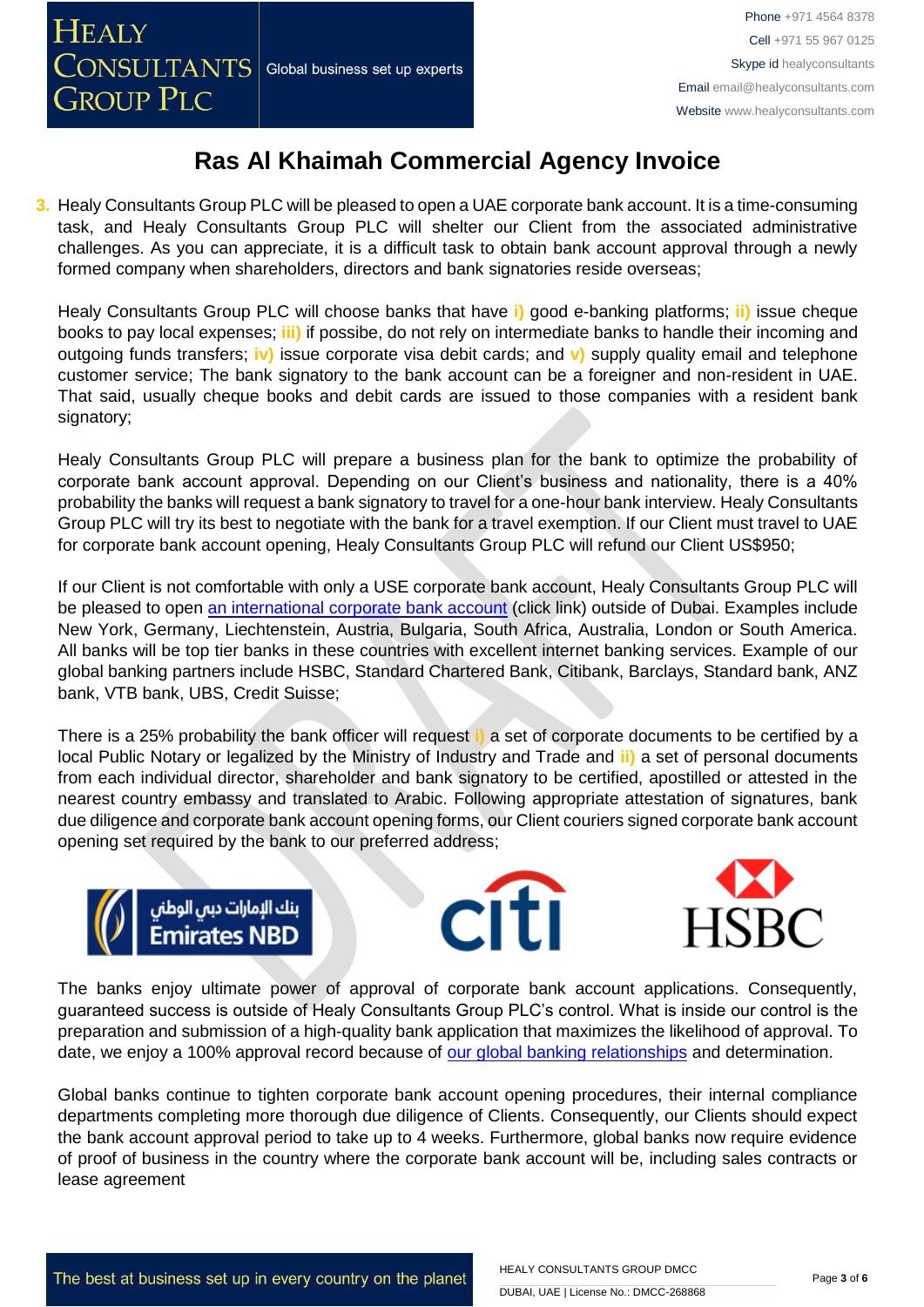- **4.** Healy Consultants Group PLC fee to register our Client for corporation tax with the [Finance Department](http://finance.rak.ae/en/pages/default.aspx) and provide a tax registration number to be placed on our Client's sales invoices;
- **5.** All fees quoted in this invoice correspond to fees quoted [on Healy Consultants Group PLC's website.](http://www.healyconsultants.com/company-registration-fees/) Please review this invoice carefully to identify errors. During the rush of the business day, it is possible that Healy Consultants Group PLC inadvertently made fee calculation errors, typing errors or omitted services or omitted historic fee payments from Clients. In the unfortunate event you identify invoice errors, please revert to me directly re the same. I apologize in advance if I or my staff made invoice errors. In accordance with the [UAE VAT law,](https://www.tax.gov.ae/legislation.aspx) Healy Consultants Group DMCC will impose 5% VAT on all invoices issued to UAE based clients, where applicable, with effect from 1 January 2018;
- **6.** The fees quoted in this invoice are an average of the fees of a typical RAK agency engagement. Only after agreeing each individual client's business structure and needs, can Healy Consultants Group PLC provide a custom, tailored fee quotation. Unfortunately, government and agent fees vary by industry by company. If during the engagement, Healy Consultants Group PLC realizes the company incorporation is more complex than anticipated, requiring large investment of time, my Firm will revert to request additional fees.
- **7.** This invoice does not include the **i)** annual fee payable to the local agent; **ii)** termination fee payable to the agent at the end of the Agency Agreement; **iii)** monthly office rental fee, which will be payable by our Client to the RAK landlord directly; and **iv)** all potential third party fees relating to legalisation and translation of personal and company documents;
- 8. If required, Healy Consultants Group PLC will be pleased to assist your firm to secure employee visa approvals. Our fee is US\$4,950 for the first employee and US\$3,950 per employee therafter. Our employee visa fee includes preparation of a quality visa application and submitting to the correct Government immigration officers. The Government enjoys ultimate power of approval of visa applications. Consequently, guaranteed success is outside of Healy Consultants Group PLC's control. What is inside our control is the preparation and submission of a high-quality immigration visa application that maximizes the likelihood of visa approval;
- **9.** To assist our Clients to minimize foreign exchange costs, we offer the payment in SG\$, Euro, Pounds or US\$. Kindly let me know in which currency your Firm prefers to settle our fees and I will send an updated invoice, thank you;
- **10.** If required, Healy Consultants Group PLC Group PLC will be pleased to assist our Client to secure [office](http://www.healyconsultants.com/virtual-office/)  [premises](http://www.healyconsultants.com/virtual-office/) for 12 months. Our fee is US\$2,740 and includes the time taken to **i)** secure a RAK office address; and **ii)** negotiate the best lease terms and rental on behalf of our Client. The monthly rental fees will be paid directly and indenpendently to the landlord. Healy Consultants Group PLC estimates a one person shared office monthly fees amount to US\$900 and the annual office space of 20sm is US\$5,000. Alternatively, some of our Clients request Healy Consultants Group PLC to locate permanent office premises. In this case, our one-time fee for this service is US\$7,950;
- **11.** If our Client and Healy Consultants Group PLC properly plan this engagement, our Clients will *not* have to travel during this engagement. Healy Consultants Group PLC will efficiently complete company registration and corporate bank account opening in a timely manner without our Client's presence. Instead, our Client will need to **i)** sign and get documents legalized in the embassy in their country of origin; and **ii)** courier the originals to Healy Consultants Group PLC's office;



The best at business set up in every country on the planet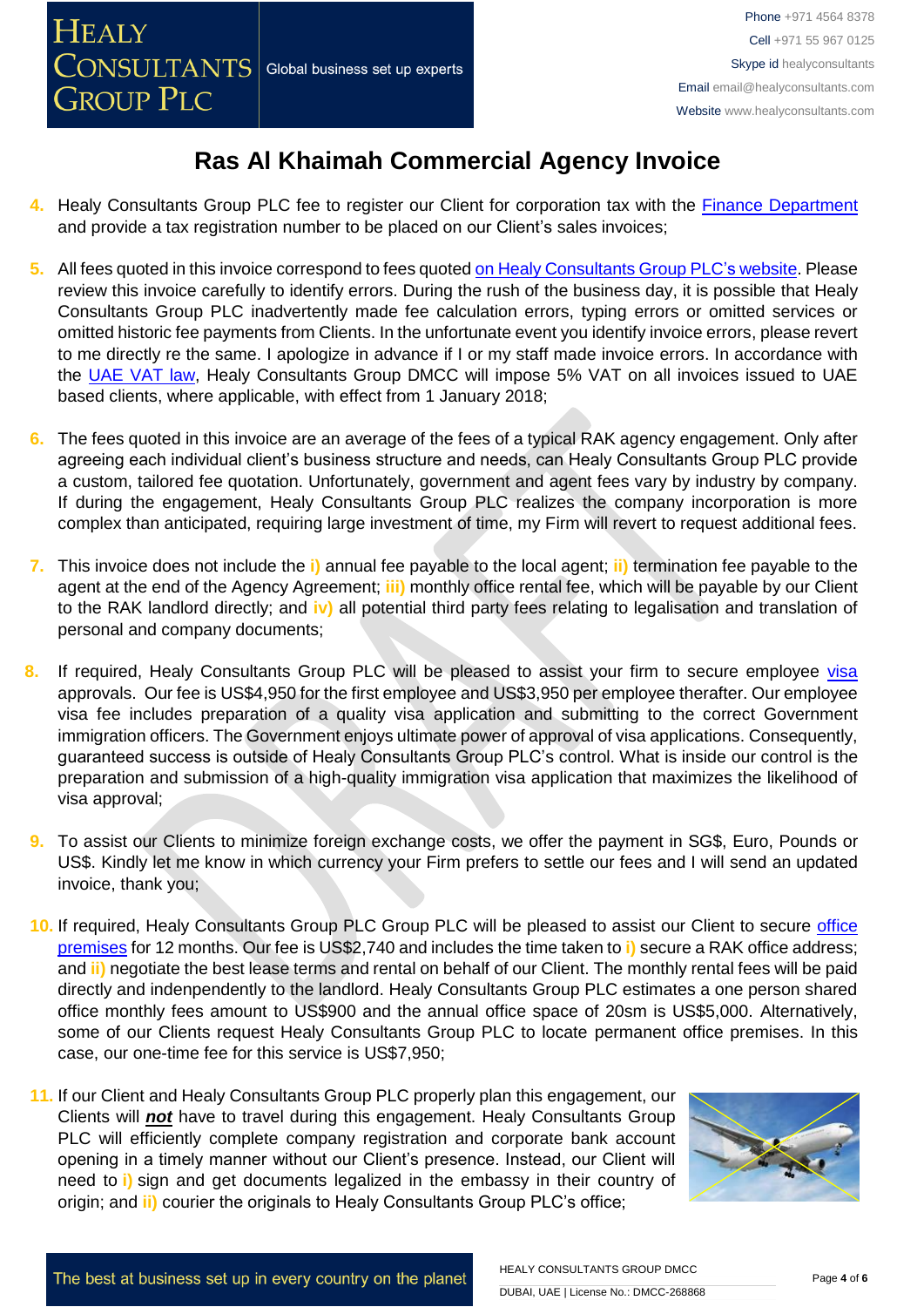- **12.** Depending on our Client's business and nationality, the RAK Government may require a special regulatory license to carry on your business in the country. Healy Consultants Group PLC will assist our Client secure license approval; there may be additional engagement fees. However, the Government enjoys ultimate power of approval of company registrations and business licenses;
- **13.** During the engagement, shareholders and directors' documents may need to be translated into the local language; before the Government and Bank approves company registration and corporate bank account opening respectively. Consequently, our Client should budget for possible additional translation and embassy attestation fees. Either our Client or Healy Consultants Group PLC can complete this administrative task;

As always, Healy Consultants Group PLC will negotiate with all third parties to eliminate or reduce additional engagement costs. For transparency purposes, all third-party fee payments will be supported by original receipts and invoices. Examples of possible third-party payments include **i)** embassy fees; **ii)** notary public costs; **iii)** official translator fees;

- **14.** Some of our Clients require an [immediate RAK](http://www.healyconsultants.com/turnkey-solutions/) solution. With this strategy, within a day Healy Consultants Group PLC can supply our Client **i)** an existing dormant RAK company number; **ii)** an already approved RAK corporate bank account number; and **iii)** a business address. Turnkey solutions are attractive to those entrepreneurs who wish to immediately close a country deal, sign a contract or invoice a customer;
- **15.** Engage Healy Consultants Group PLC to [project manage](http://www.healyconsultants.com/project-manage-engagements/) business set up in every country on the planet. We are the best in the [world](http://www.healyconsultants.com/best-in-the-world/) at what we do, timely completing the  $\overline{A}$  to  $\overline{Z}$  of every country engagement;
- **16.** It is important our Clients are aware of their personal and corporate tax obligations in their country of residence and domicile; and they will fulfill those obligations annually. Let us know if you need Healy Consultants Group PLC help to clarify your local and international annual tax reporting obligations.
- **17.** As stipulated on our [business website](http://www.healyconsultants.com/) and in section 3 of our engagement letter, Healy Consultants Group PLC will only commence the engagement following **i)** settlement of our fees; and **ii)** completion and signing of our legal engagement letter;
- **18.** Healy Consultants Group PLC will only incorporate your company after 75% of [due diligence documentation](http://www.healyconsultants.com/due-diligence/) is received by email. Healy Consultants Group PLC will only open a corporate bank account after 100% of the Client's original due diligence documentation is received by courier;
- 19. Some of our Clients engage Healy Consultants Group PLC to [recruit \(click link\)](http://www.healyconsultants.com/corporate-outsourcing-services/how-we-help-our-clients-recruit-quality-employees/) local employees. We have a lot of experience in this area and we are quite skilled at securing quality candidates for our Clients;